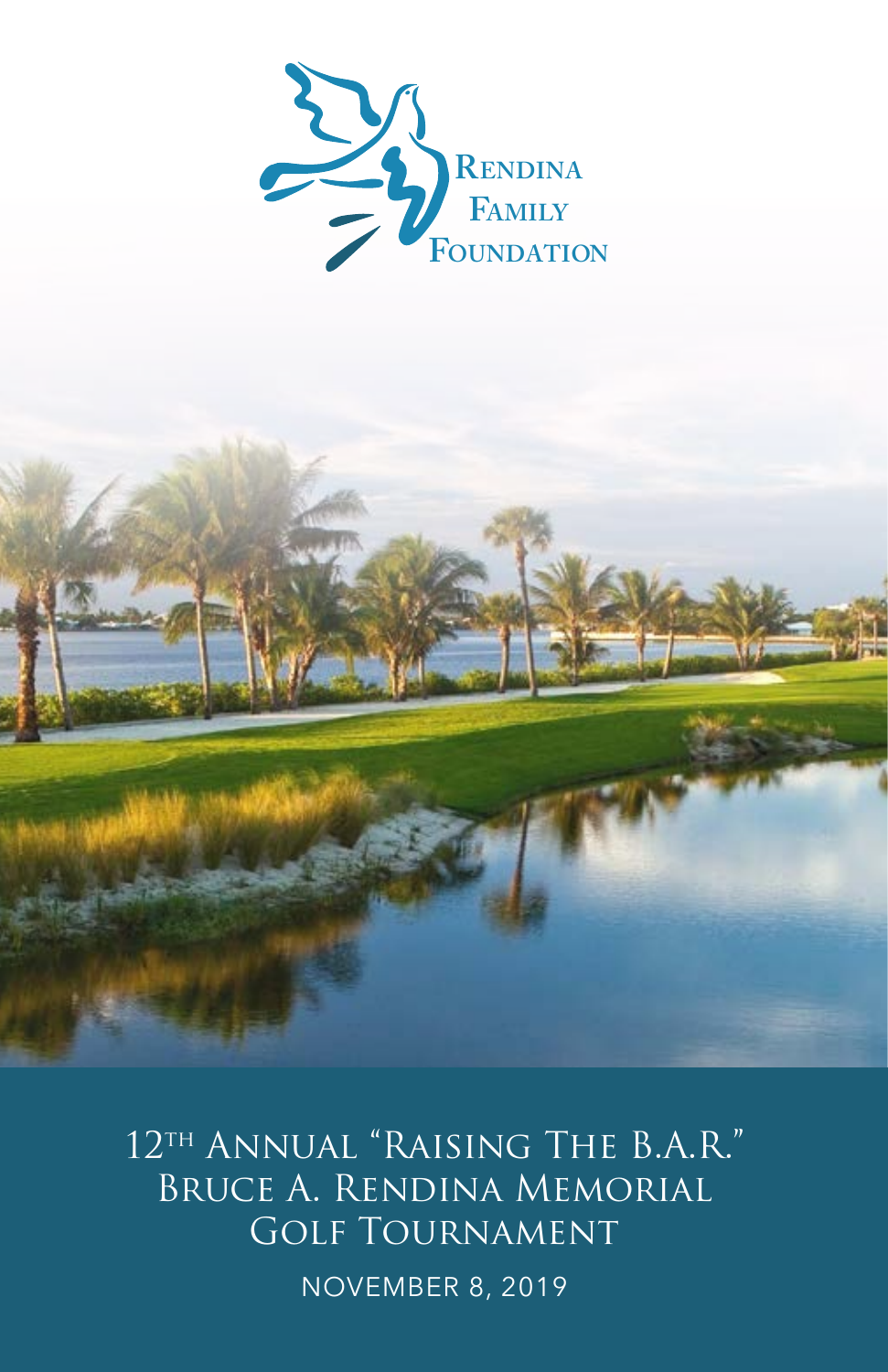# EVENT FORMA

## **Golf Tournament**

Palm Beach Par 3 2345 S Ocean Blvd, Palm Beach, FL 33480 Friday, November 8, 2019 12:00 pm Lunch | 1 pm Shotgun Start

Entry Fee: \$550 per golfer, includes one player in the Golf Tournament, lunch, post-golf awards and two tickets to the After Party.

## **After Golf Party**

123 Datura PB - Bar & Kitchen 123 Datura Street West Palm Beach, FL 33401 Friday, November 8, 2019 7:30 – 9:30 pm Awards ceremony, cocktails & hors d'oeuvres, raffle, live music and more.

Tickets: Two tickets included per golfer. Additional tickets \$50 per person.

*For more information or with questions regarding the event, please contact Rena at 561-537-9832, rena@c3pb.com or visit www.rendinafamilyfoundation.org* 

#### **Area Hotels:**

Four Seasons Resort (561) 582-2800 - Palm Bech The Breakers (877) 724-3188 – Palm Beach Brazilian Court (561) 655-7740 – Palm Beach Hilton West Palm Beach - (561) 231-6000 Palm Beach Marriott Singer Island Beach Resort & Spa – (561) 340-1700 Jupiter Beach Resort - (561) 746-2511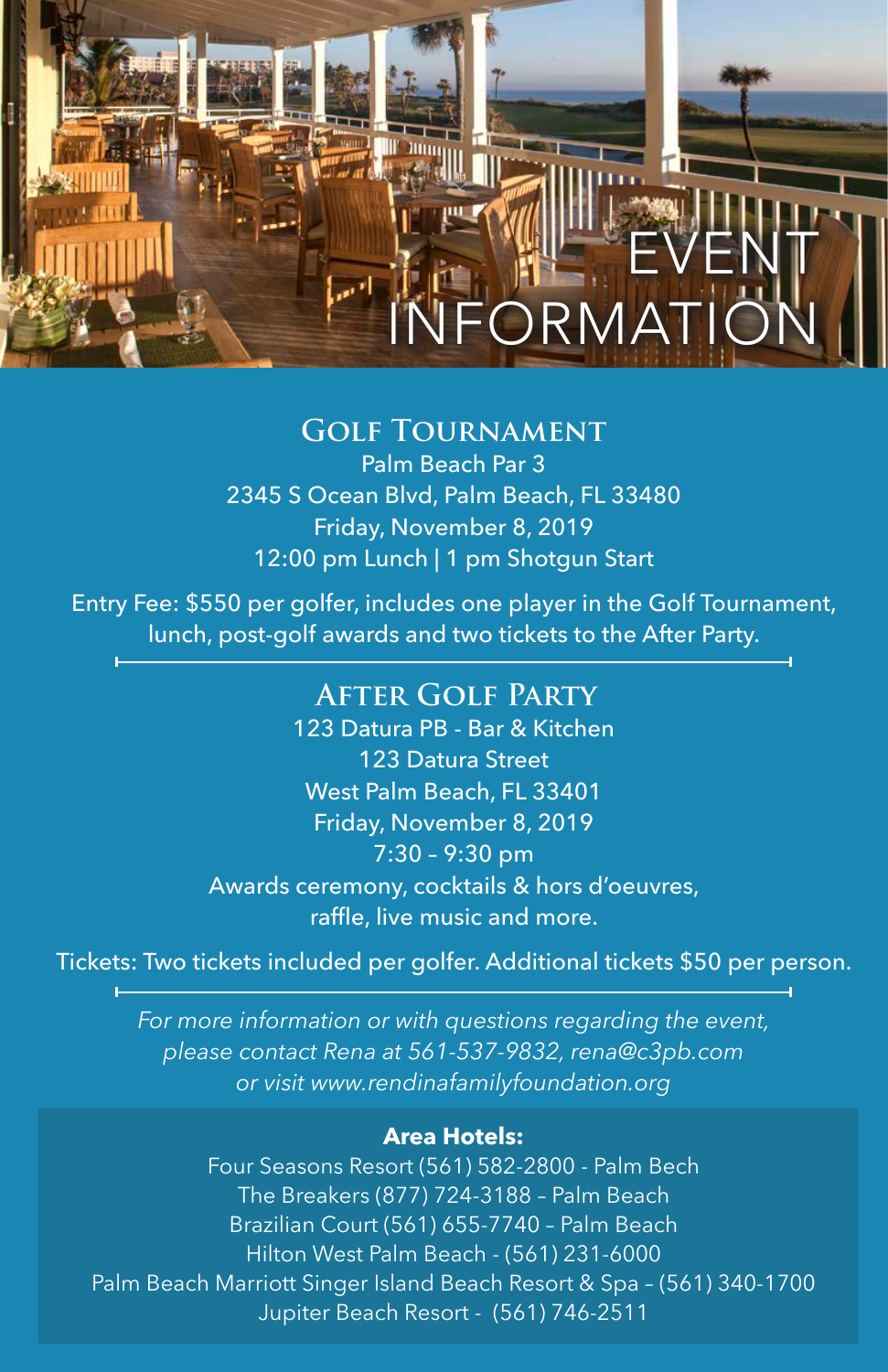## SPONSORSHIP LEVELS

Thank you in advance for your support of the 12th Annual Rendina Family Foundation "Raising the B.A.R." Golf Tournament being held on November 8, 2019. Throughout his lifetime Bruce A. Rendina made it a priority to lend a helping hand to others in their pursuit of health and happiness. His vibrant, entrepreneurial spirit and his caring attitude for others will forever be embedded in our hearts and in those whose lives he touched. Your generosity enables the Rendina Family Foundation to continue supporting efforts to find a cure in the memory of Bruce. We are truly touched by the amount of support we have received. We want to thank all the family, friends, sponsors and volunteers for their relentless efforts in making this tournament a great success.

Sincerely,

The Rendina Family

**EIETEI EI** 

The Rendina Family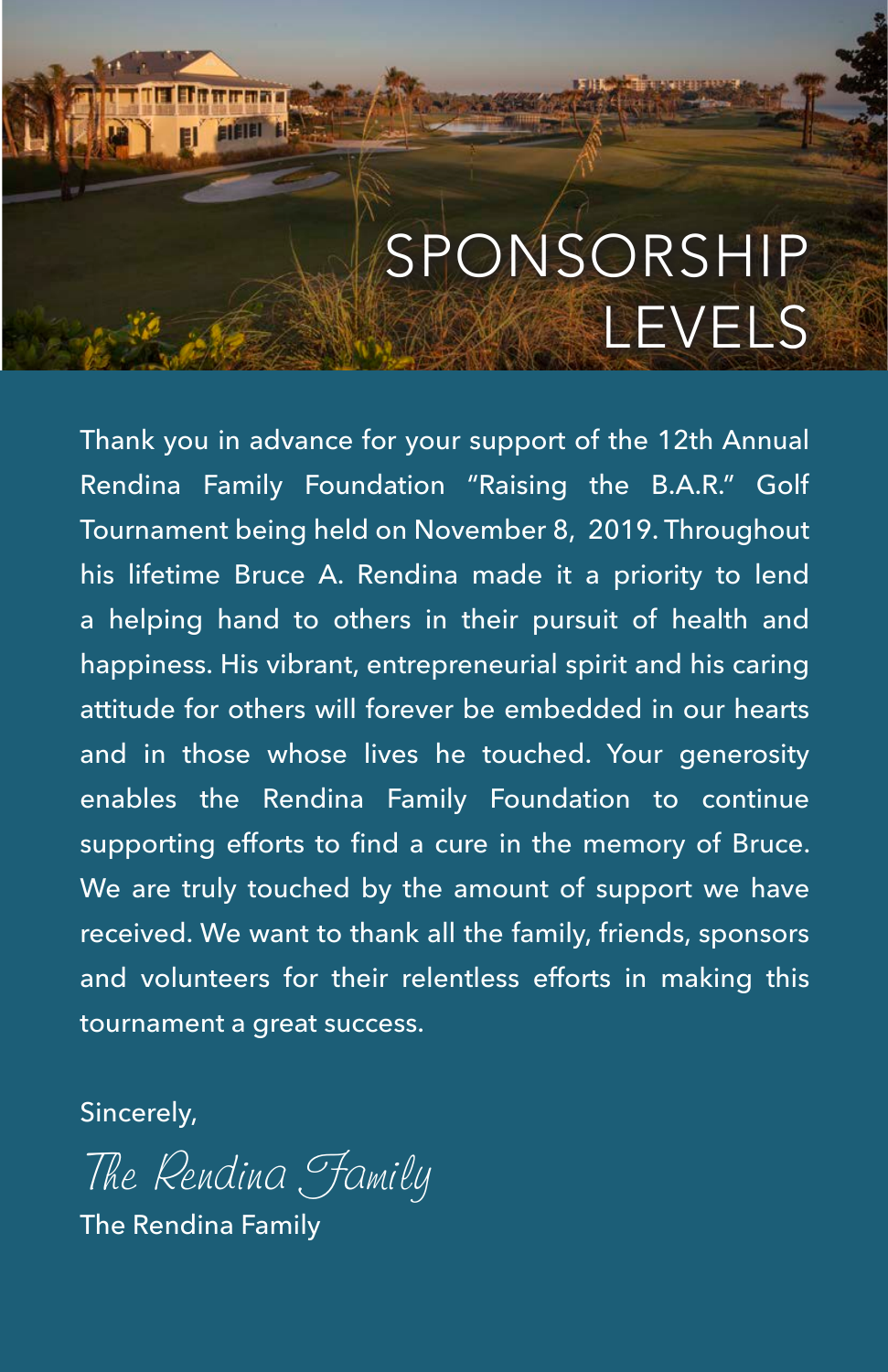### **RAISING THE B.A.R. SPONSOR ...........................................\$15,000**

- Honorary Host with Naming Rights to Golf Outing including logo on golf shirts
- Two Foursomes
- Sixteen (16) tickets to the After Party
- Opportunity to provide an item for the gift bags at the Golf Outing
- Recognition on day of event logo on event signage and program
- Recognition in all Foundation publications, including press releases and newsletter
- Name, logo and link listed on the Foundation's website
- Recognition on Social Media logo and link
- Name and logo on the Golf Tournament Format Sheet
- One full page advertisement
- One Tee Sign

#### **EAGLE SPONSOR.................................................................\$10,000**

- One Foursome
- Twelve (12) tickets to the After Party
- Opportunity to provide an item for the gift bags at the Golf Outing
- Recognition on day of event logo on event signage and program
- Recognition in all Foundation publications, including press releases and newsletter
- Name, logo and link listed on the Foundation's website
- Recognition on Social Media logo and link
- One full page advertisement
- One Tee Sign

### **BIRDIE SPONSOR...................................................................\$5,000**

- One Foursome
- Eight (8) tickets to the After Party
- Recognition on day of event logo on event signage and program
- Recognition in all Foundation publications, including press releases and newsletter
- Name, logo and link listed on the Foundation's website
- Recognition on Social Media logo and link
- One half page advertisement

#### **PAR SPONSOR........................................................................\$2,500**

- Golf for Two (2)
- Four (4) tickets to the After Party
- Recognition on day of event logo on event signage and program
- Name, logo and link listed on the Foundation's website
- Recognition on Social Media logo and link

#### **HOLE SPONSOR.....................................................................\$1,000**

- Golf for One (1)
- Two (2) tickets to the After Party
- One Tee sign
- Name, logo and link listed on the Foundation's website
- Recognition on Social Media logo and link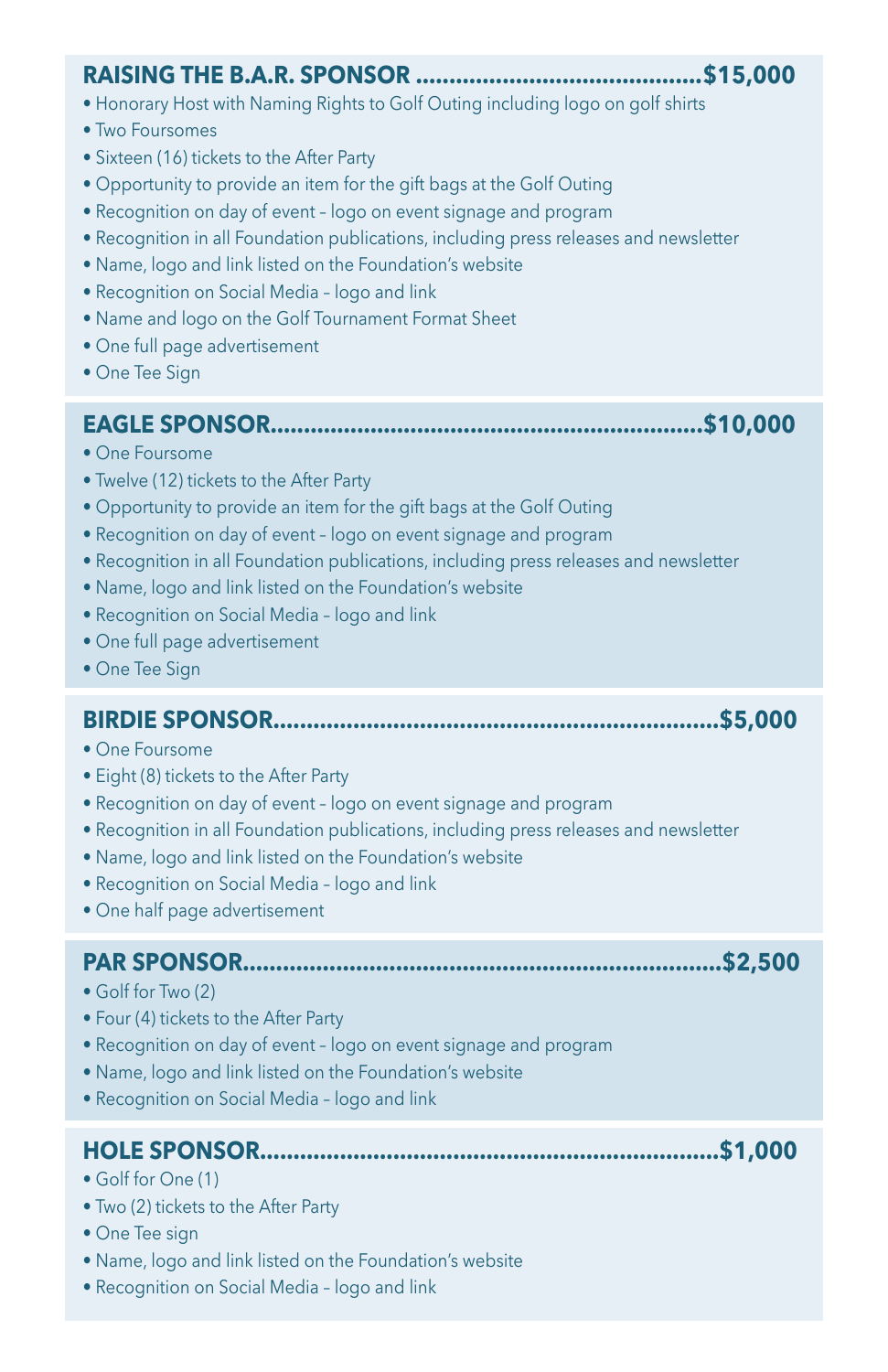

## BRUCE A. RENDINA

On August 9, 2005, Bruce's neurologists Drs. Carl Sadowsky and Walter Martinez, who ironically occupied the first medical office building Bruce developed as an independent developer, diagnosed Bruce with glioblastoma multiforme or GBM. GBM is the most common and aggressive type of primary malignant brain tumor, accounting for 52% of all primary malignant brain tumor cases and 20% of all malignant intracranial tumors. Understanding the serious nature of his illness, the median survival time from the time of diagnosis without any treatment being three months, Bruce scheduled his surgery immediately. Three days later on August 12, 2005 Bruce underwent his first surgery at Massachusetts General Hospital. The surgery was deemed a success, extending his prognosis six to eight months.

A few days after his surgery Bruce returned home and continued on with his life as normal, convinced he was going to survive this powerful and horrific disease. Even though he had been told that a glioblastoma can not be tightly contained and that microscopic cells would eventually infiltrate the brain again causing new tumors to develop, Bruce kept on fighting.

The months of chemotherapy, multiple radiation treatments, potent steroids and increased diabetes medicine began to play havoc on Bruce's body and mind. So in April 2006 Bruce began taking a new clinical trial drug. Hope was renewed and Bruce was determined and confident that he would beat this disease.

Yet, after six months on the trial drug, it became evident that Bruce needed another surgery, which he had on November 4, 2006 back at Massachusetts General Hospital. His body weakened, the physical battle for Bruce was tougher than ever. A fighter until the end, ultimately the battle was lost and Bruce passed on December 13, 2006.

Through his struggles to beat this terrible disease, his faith never wavered. The embattled and determined Bruce Rendina will forever be loved and terribly missed.

Your generosity enables the Rendina Family Foundation to continue supporting efforts to find a cure in the memory of Bruce.